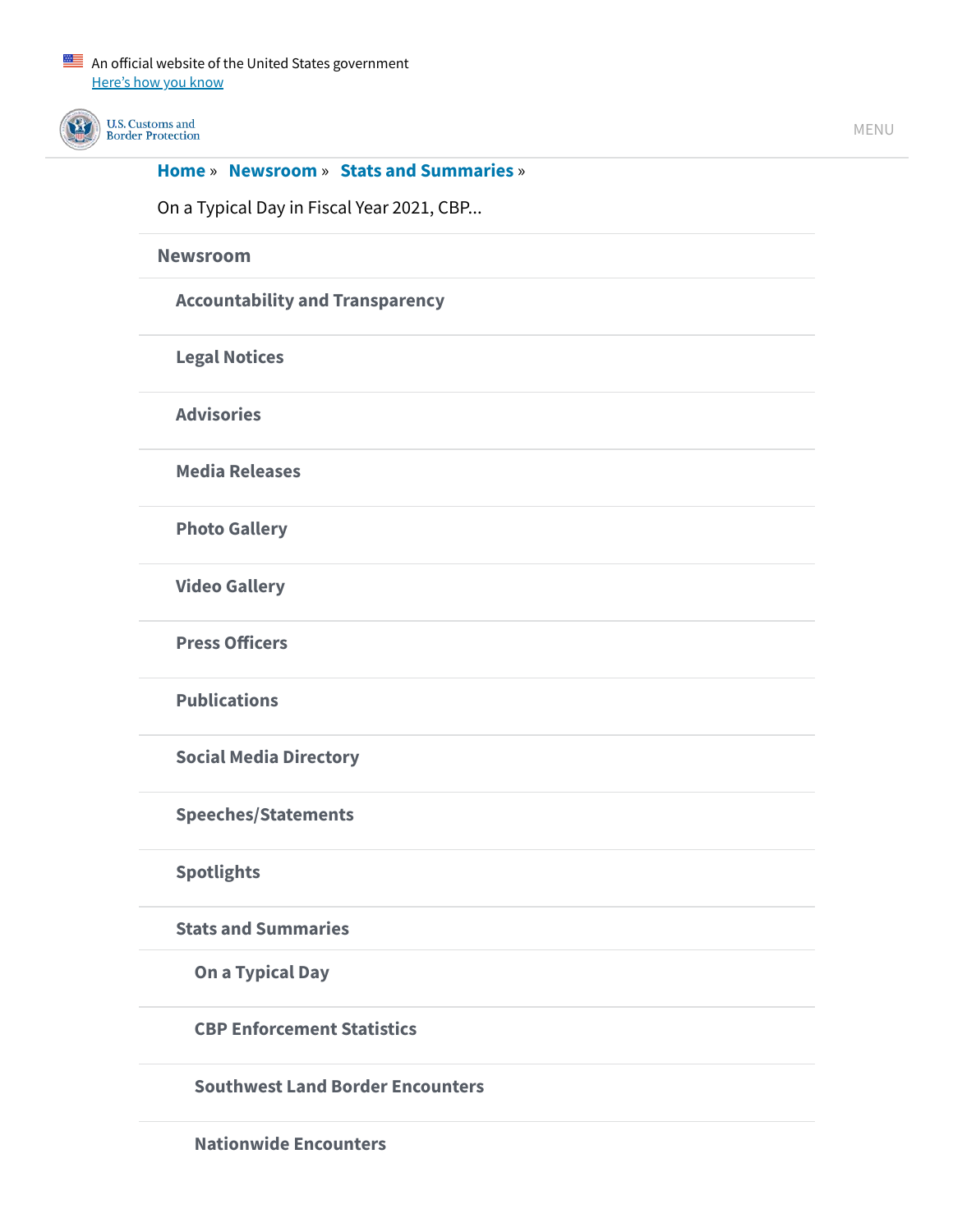**[Trade Statistics](https://www.cbp.gov/newsroom/stats/trade)**

**[Travel Statistics](https://www.cbp.gov/newsroom/stats/travel)**

**[Web Performance Metrics](https://www.cbp.gov/newsroom/stats/webmetrics)**

**[COVID-19](https://www.cbp.gov/newsroom/coronavirus)**

**Newsroom**

# **On a Typical Day in Fiscal Year 2021, CBP...**

- Processed:
	- 491,688 passengers and pedestrians
		- 121,516 incoming international air passengers and crew
		- 8,094 passengers and crew on arriving ship/boat
		- 362,078 incoming land travelers
	- 89,458 truck, rail, and sea containers
	- 159,598 incoming privately owned vehicles
	- \$7.6 billion worth of imported products
	- 101,000 entries of merchandise at our air, land, and sea ports of entry
	- o \$256 million in duties, taxes, and other fees, including more than \$234 million in duties
- Conducted:
	- 1,703 apprehensions between U.S. ports of entry
	- 25 arrests of wanted criminals at U.S. ports of entry
	- 723 refusals of inadmissible persons at U.S. ports of entry
- Discovered:
	- 264 pests at U.S. ports of entry and 2,548 materials for quarantine: plant, meat, animal byproduct, and soil
- Seized:
	- 4,732 pounds of drugs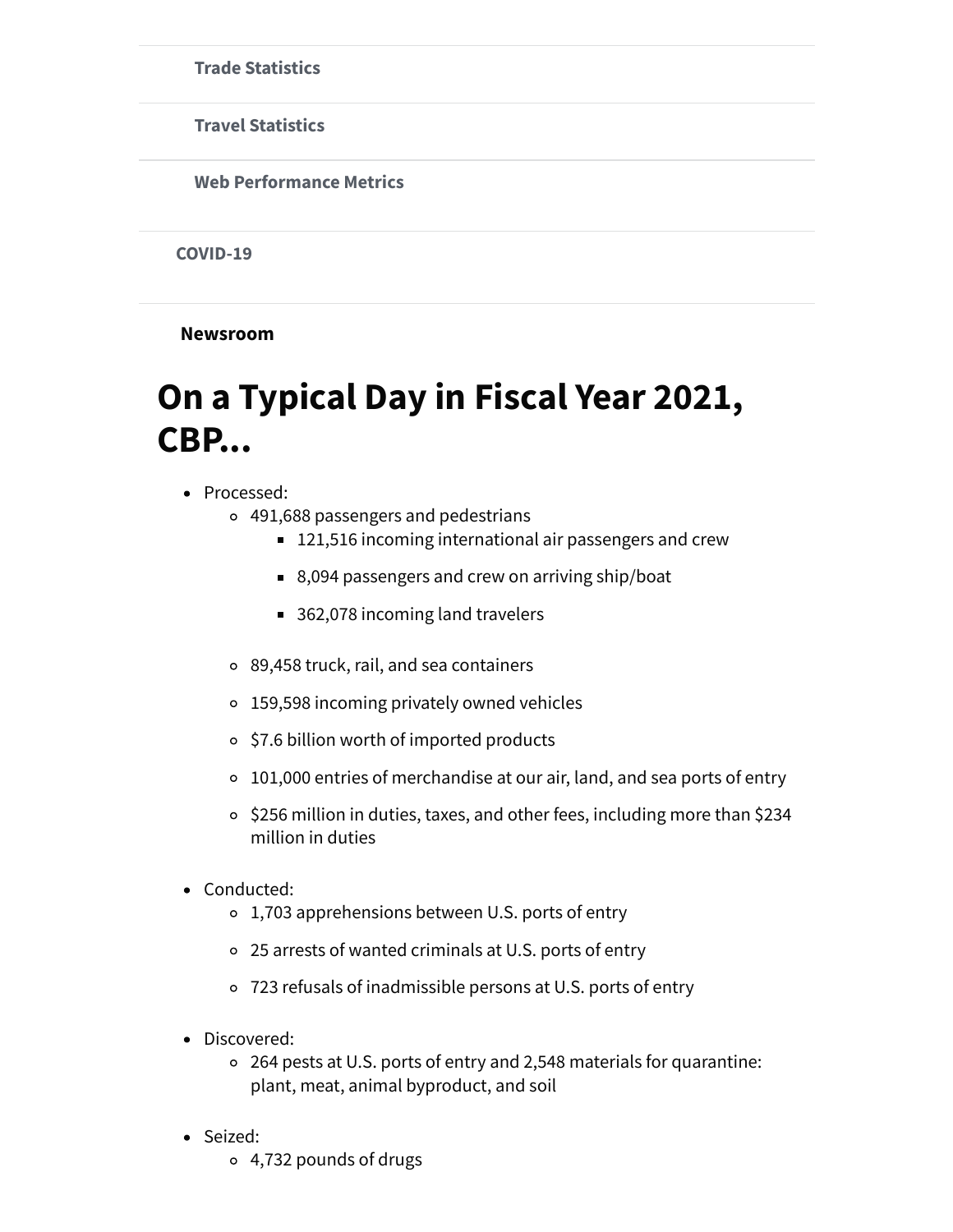- \$342,000 (approx.) illicit currency seized
- \$9 million worth of products with Intellectual Property Rights violations
- 7 intercepted fraudulent documents
- Employed 64,272 men and women including: 25,914 CBP officers
	- 2,693 CBP Agriculture specialists
	- 19,536 Border Patrol agents
	- 598 Air Interdiction agents (pilots)
	- 358 Marine Interdiction agents
	- 360 Aviation Enforcement agents
	- 1,114 Trade personnel
- More than 867 canine teams and 110 horse patrols
- 222 hours enforcement missions over the United States
- Underway 78 float hours of enforcement missions in the United States
- Conducted operations in:
	- 48 countries with more than 723 CBP employees working internationally
	- 328 ports of entry within 20 field office
	- 135 Border Patrol stations within 21 sectors, with 36 permanent checkpoints
	- 74 Air and Marine Operations locations, including branches and units, National Air Security Operations

(Based on FY 2021 data)

#### **Tags: [Statistics](https://www.cbp.gov/tags/statistics)**

#### **Last Modified: May 10, 2022**

Share This Page.

## **U.S. CUSTOMS AND BORDER PROTECTION "A DAY IN THE LIFE" STATISTICS**

#### **[Fiscal Year](https://www.cbp.gov/newsroom/stats/typical-day-fy2021) 2021**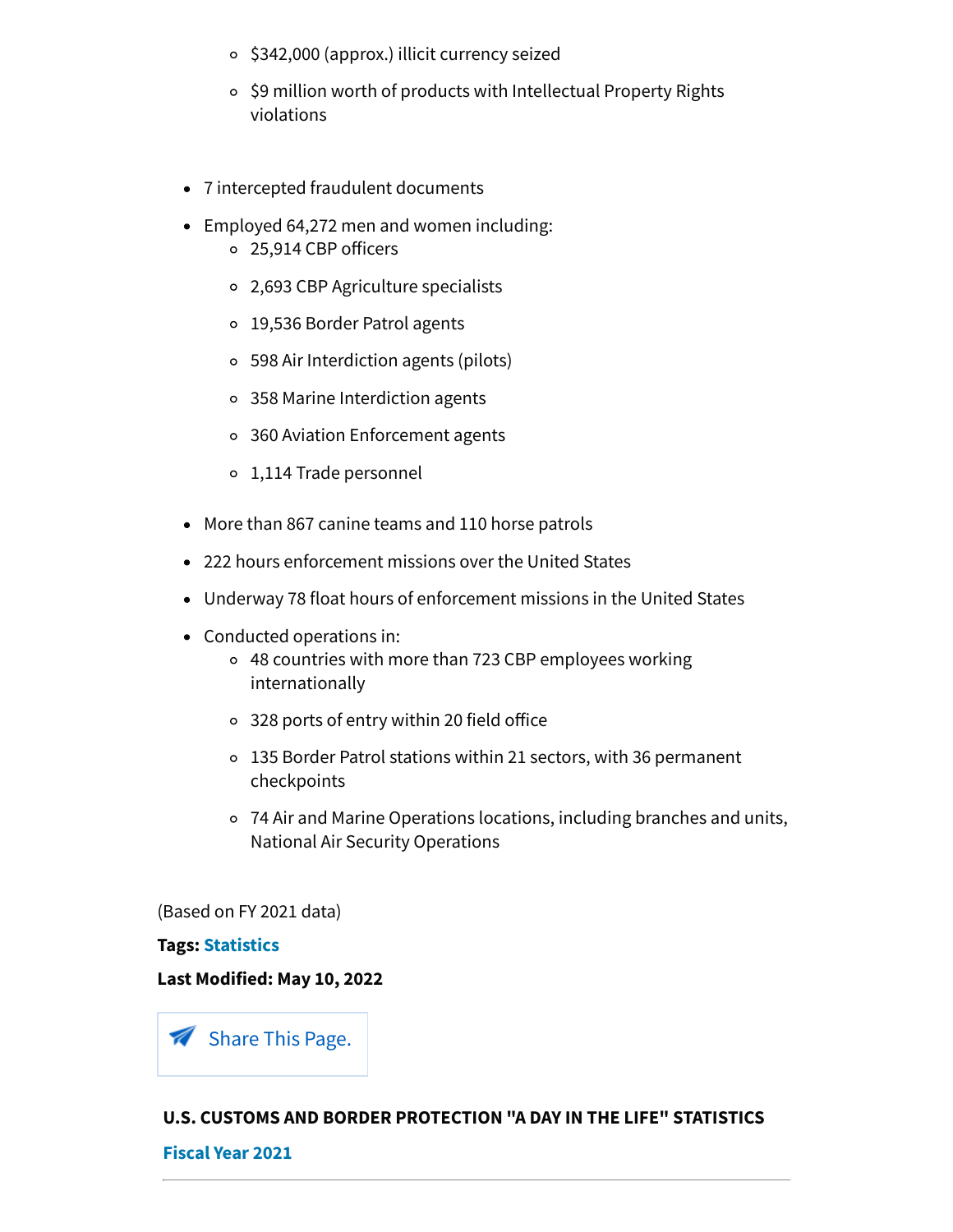| <b>Fiscal Year 2020</b> |  |  |
|-------------------------|--|--|
| <b>Fiscal Year 2019</b> |  |  |
| <b>Fiscal Year 2018</b> |  |  |
| <b>Fiscal Year 2017</b> |  |  |
| <b>Fiscal Year 2016</b> |  |  |
| <b>Fiscal Year 2015</b> |  |  |

# Return to top

| <b>Border Security</b><br>Travel Trade | <b>About CBP</b><br>Newsroom<br><b>Careers</b> |
|----------------------------------------|------------------------------------------------|
|----------------------------------------|------------------------------------------------|

**[Employee Resources](https://www.cbp.gov/employee-resources)**



**U.S. Customs and Border Protection** 

**[Contact CBP](https://www.cbp.gov/contact)**



CBP.gov **[An official website of the U.S. Department of](https://www.dhs.gov/) Homeland Security**

[Accessibility](https://www.cbp.gov/site-policy-notices/accessibility)

[Accountability](https://www.cbp.gov/newsroom/publications/performance-accountability-financial)

**National Terrorism Advisory System**